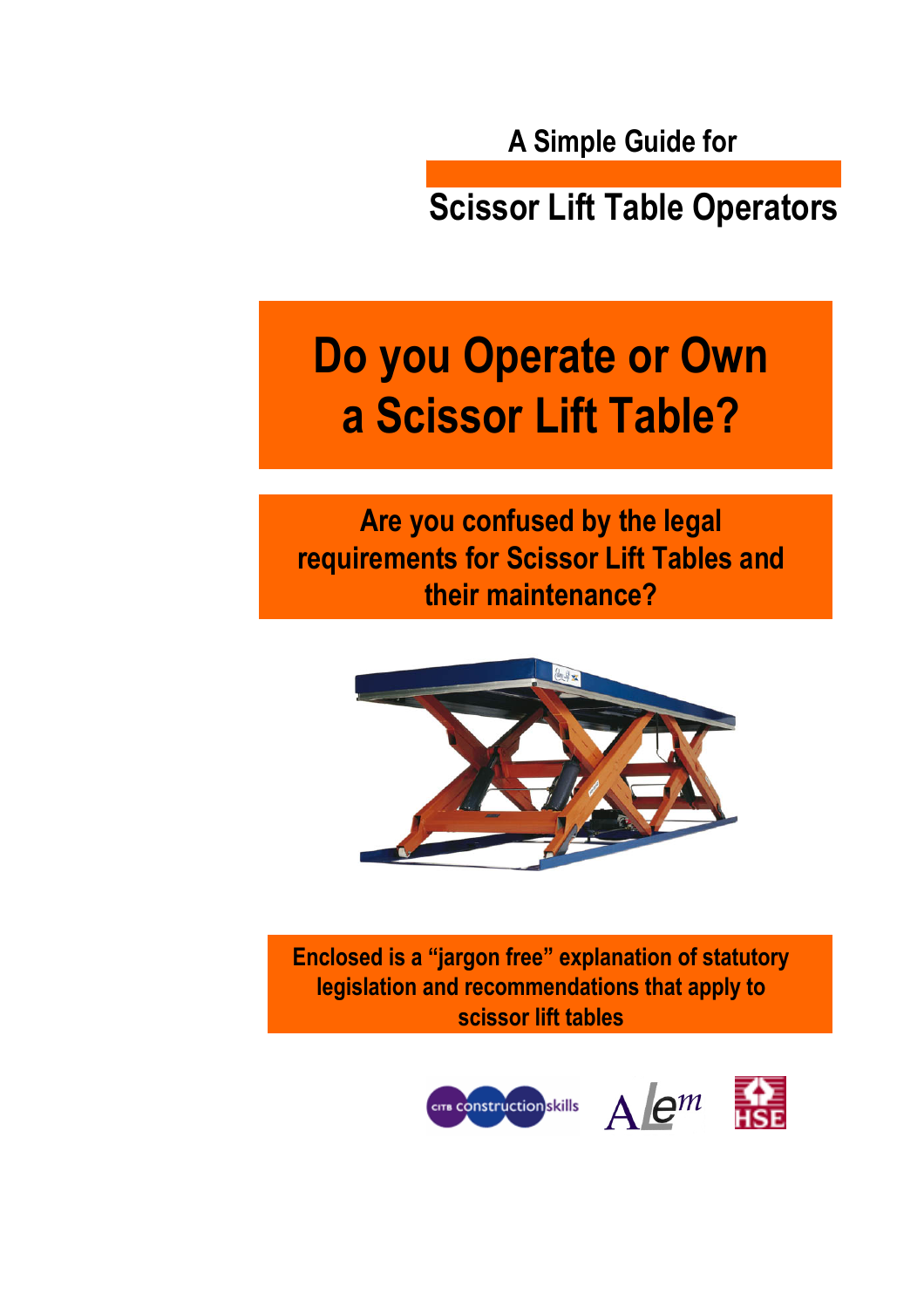#### **Introduction**

This guide provides some basic information and highlights your legal responsibilities in the use, maintenance and examination of scissor lift tables.

It is written in a simple question and answer format and is intended to be used as a basic guide to clarify current legislation that applies to Scissor Lift Tables and Scissor Lift Table manufacturers' recommendations.

**It is important that you refer to the relevant Regulations and Approved Code of Practice to familiarise yourself with your duties. (see useful reading section at the back of this leaflet)**

> This guide has no legal status but is considered best industry practice and if followed would normally be regarded as sufficient to comply with relevant Health and Safety Law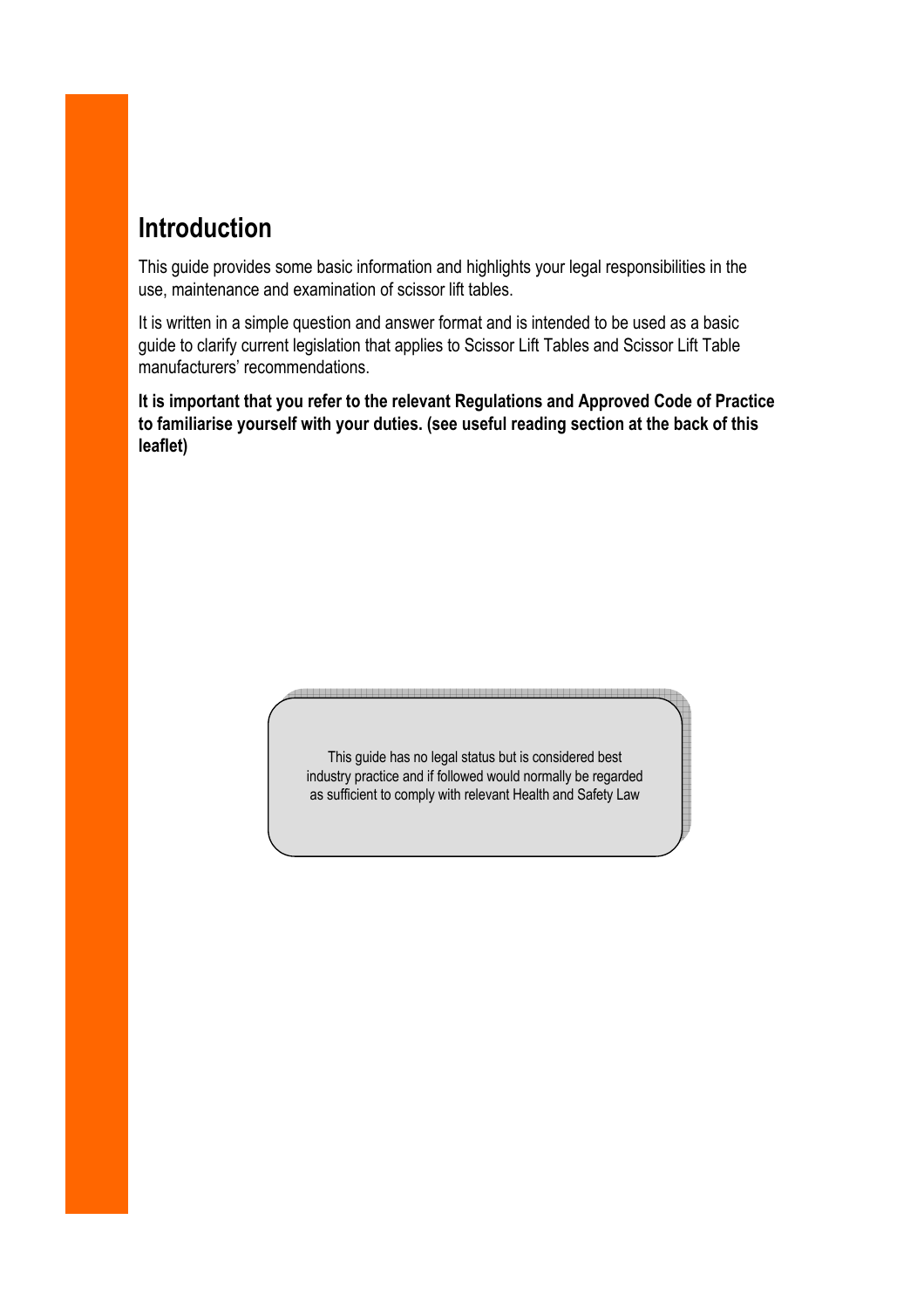#### **Now that I have a Scissor Lift Table what does the law require me to do?**

• You should decide and record how you are to use the Scissor Lift Table safely.

• You should train the people who are to operate the Scissor Lift Table in its safe use.

• You should maintain the Scissor Lift Table so it is always safe to use. One way of doing this is to follow the manufacturer's instructions.

• You should have **regular thorough examinations performed by a competent person** and keep the reports for two years.

• You should keep records.

#### **These are all legal requirements.**

#### **What records should I keep?**

Enforcement authorities may ask for any of the following records:-

- The manufacturer's handbook including the Declaration of Conformity
- Maintenance work and any repairs.
- A record of the past two years' thorough examinations.
- Records of staff training.

You should also keep your risk assessments and any other documentation including your Safe System of Work.

#### **What is my legal responsibility?**

If you are an employer or self employed person providing lifting equipment for use at work, or you have control of the use of lifting equipment, then the Lifting Operations and Lifting Equipment Regulations (LOLER) will apply to you.

LOLER requires lifting equipment, including Scissor lift Tables, provided for use at work, to be strong and stable enough for the particular use and marked to indicate safe working loads, as well as being installed and positioned to minimise any risk.

The work should be planned, organised and performed by properly trained people. Scissor Lift Tables should be subject to ongoing thorough examination by a competent person. Records should be kept.

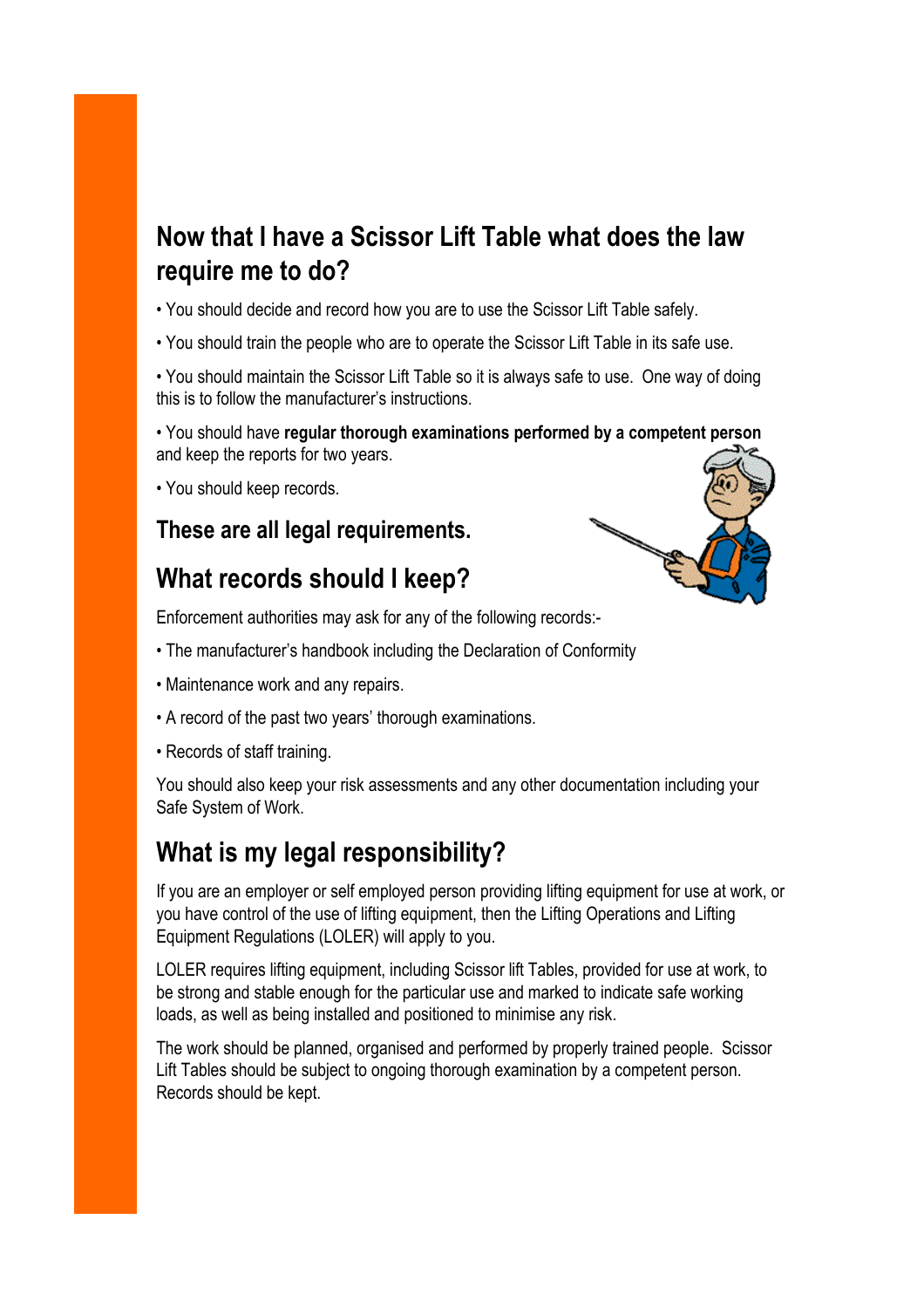### **What is a LOLER thorough examination?**

This is a detailed examination of the Scissor Lift Table components to ensure that the Scissor Lift Table is safe for continued use.

# **Who enforces LOLER?**

Health & Safety Inspectors from the Health & Safety Executive (HSE) and Local Authorities enforce these Regulations.

#### **What is the difference between a LOLER examination and a Statutory Thorough Examination?**

There is none, just a use of different terminology. LOLER is the actual legislation, a Statutory Thorough Examination, (which we will abbreviate to STE) is an examination referred to within LOLER.

## **What happens if I don't carry out LOLER examinations?**

You could be subject to enforcement action including being fined in a court of law. It is a legal requirement that you have a current report of thorough examination (STE) for Scissor Lift Tables.

### **How often does my Scissor Lift Table need an STE?**

It is a requirement of legislation that Scissor Lift Tables are regularly examined at a frequency of no more than 12 months apart for goods only lifts and six months for lifts elevating persons such as Loading Bay lifts.

#### **Who can carry out a thorough examination?**

The thorough examination should be carried out by a person who is competent and impartial i.e. who has appropriate practical and theoretical knowledge as well as experience of lifting equipment and can recognise potential defects that might be a safety risk to people if the Scissor Lift Table continues to be used.



#### **Who decides if a person is competent?**

It is your responsibility to ensure that the person carrying out the STE is competent.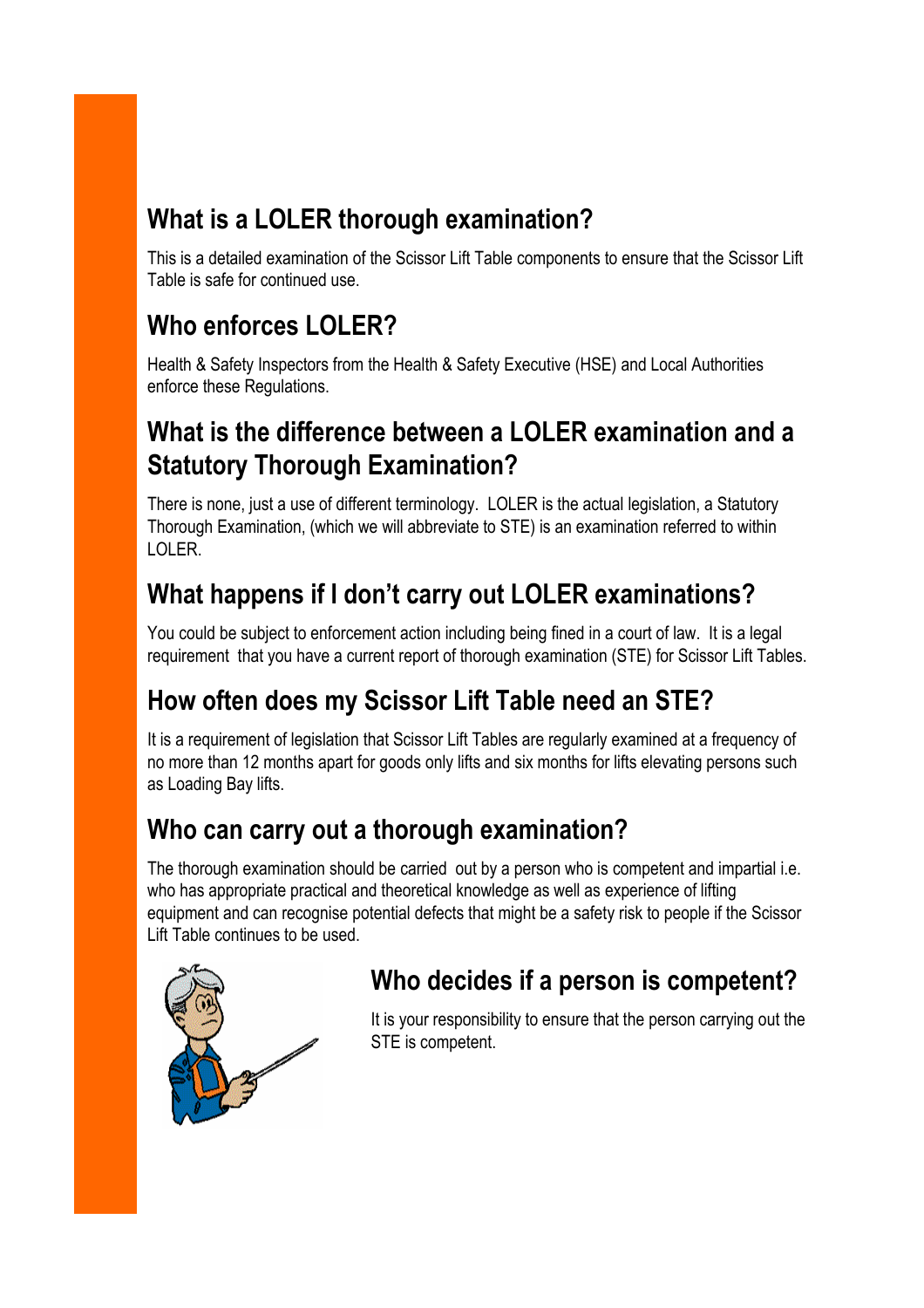#### **As the operator with no technical knowledge how am I supposed to make that decision?**

Regardless of your knowledge, it is your legal responsibility to ensure that the competent person has the appropriate practical and theoretical knowledge. Assistance in finding a suitable competent person can be sought via your lift supplier or ALEM (Association of Loading and Elevating Equipment Manufacturers – www.alem.org.uk).

#### **Does that mean I do not need to get my Scissor Lift Table serviced?**

No, you still need to have your Scissor Lift Table maintained. Scissor Lift Table maintenance and LOLER thorough examinations are not the same. The easiest way to understand the difference between the two is to compare the LOLER thorough examination to a vehicle MOT inspection.

#### **How does an STE differ from a service?**

The competent person assesses the rate of deterioration of the equipment, identifies any defects, and certifies that the equipment is safe for continued use till the next inspection. No maintenance or repair work is done during an STE.

#### **Can I carry out a service at the same time as a STE?**

The STE must be independent of the service. It would normally be carried out by a different person at a different time.

#### **Who can maintain and repair my Scissor Lift table?**

Repairs should only be undertaken by suitably qualified persons using appropriate repair techniques and procedures. One way of doing this is to use a repairer approved by the manufacturer to ensure the Scissor Lift Table is maintained to a reliable standard i.e.. is in a sound mechanical and electrical state, safe to use and has all the safety features to ensure that accident risk is minimised.

#### **How often does my Scissor Lift Table need servicing?**

Generally at least every six months, although this timescale may need to be reduced if the Scissor Lift Table is heavily used or damaged. Your Scissor Lift Table manufacturer should be able to advise.

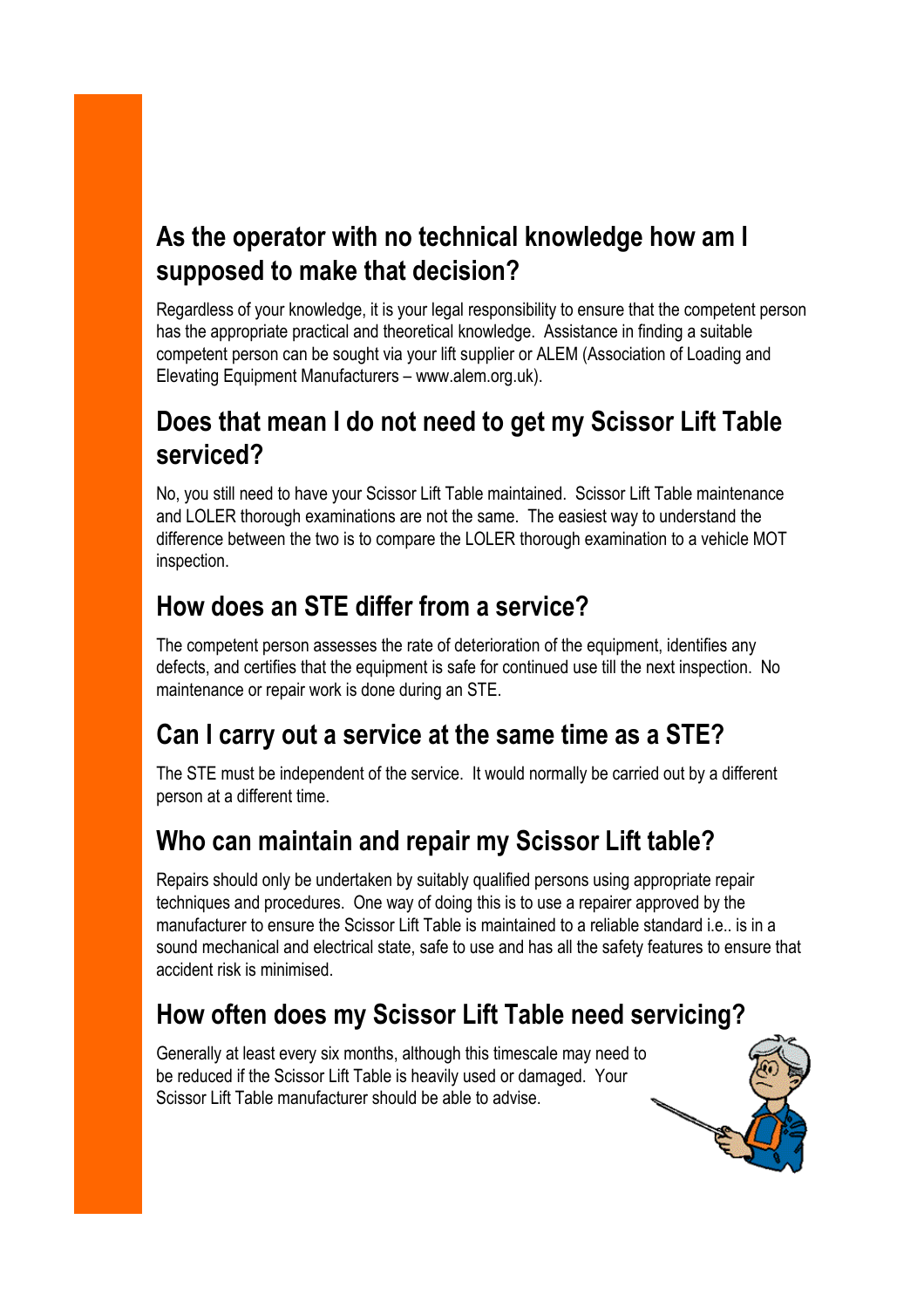### **Does my Scissor Lift Table need weight testing?**

The competent person should decide whether a weight test is required as part of the thorough examination.

#### **Do I need to carry out Risk Assessments?**

Yes – the law requires operators to carry out risk assessments on the use of Scissor Lift Tables. This should be documented and cover all aspects of the use of Scissor Lift Tables – see useful reading section.

#### **What if I do not service and maintain my Scissor Lift table?**

**It is your legal duty to maintain the Scissor Lift Table in a good, safe and workable condition. You should be able to demonstrate this to the enforcement authorities if required. If you do not then you could be subject to enforcement action, including being prosecuted even if you have not had an accident.**

#### **Best Practice Summary**

- **Assess how you will use the Scissor Lift Table safety**
- **Train those who are using the Scissor Lift table to do so safely**
- **Service have your Scissor Lift Table serviced to keep it safe and reliable.**
- **Examine get a thorough examination report every 12 months (six months for person carrying lifts such as Loading Bay lifts)**
- **Record keep records of all the above.**